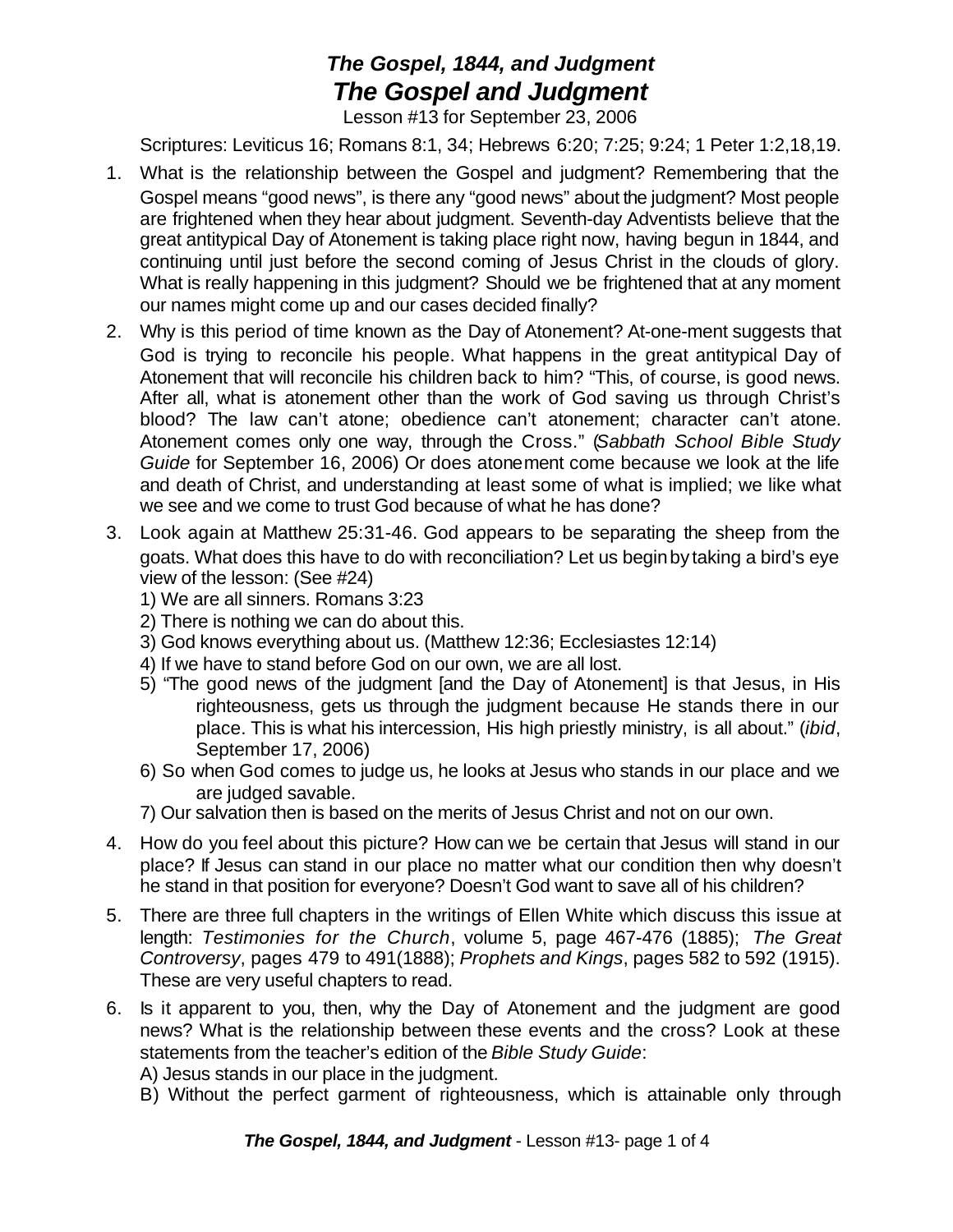Christ, we would all be condemned.

- C) Having Jesus as our Advocate and Judge gives us the highest hope to stand victorious in the judgment. (Romans 8:1, 34; 1 Peter 1:2,18,19)
- 7. The *Adult Teacher's Bible Study Guide* goes on to explain further:
	- A) "The earthly sanctuary is a model of the whole plan of salvation.
	- B) Christ now stands in the heavenly sanctuary and ministers in our behalf the merits of His atoning death.
	- C) Christ's blood alone can atone for sin."
- 8. Certainly these statements should raise questions in our minds. Does Jesus stand beside each person as they face the judgment? Who else stands there to accuse us? If Jesus is standing there and can minister his merits to each one, why are some names accepted and others rejected?
- 9. What are the "merits of His atoning blood"? What was the role of blood on the Day of Atonement? The judgment?
- 10. If you have not recently reviewed the events of the Day of Atonement read Leviticus 16. Compare Hebrews 9:12-14. What is being symbolized here? Can sins be transferred from a sinner, to an animal, to a priest, to a temple, to a priest, again, to another animal, and thus carried far away from us and eliminated from our lives completely?
- 11. What is the role of blood? See Leviticus 17:11; Luke 22:20; Romans 5:9; Hebrews 10:19,20; 12:24; 13:20,21; 1 Peter 1:2,18,19.
- 12. What is your understanding of the role of blood in the ancient sanctuary system? (Hebrews 9:22) Is it fair to take this verse and apply it directly to the heavenly Day of Atonement? Is there blood being administered in the heavenly sanctuary? What would that mean? What did God want to teach the children of Israel through the offering of animal sacrifices? "God hoped to teach Israel the seriousness of sin and the enormous cost of forgiveness through the sanctuary services." (*Teachers Bible Study Guide*, page 153)
- 13. How successful do you think God was in this endeavor? Why did God do away with the system of animal sacrifices after the life and death of Jesus? What symbols do we use today to help us recognize the seriousness of sin? "The blood of Jesus shed on the cross proved that God is both just and loving in His efforts to destroy sin and redeem the sinner. Thus, the work of Jesus in the heavenly sanctuary since 1844 is the fulfillment of the earthly sanctuary's Day of Atonement." (*Ibid*) Is the logic here clear to you?
- 14. We have a number of passages in the Old Testament talking about various aspects of the sanctuary system. Leviticus 16 is very clear about the Day of Atonement. Hebrews goes on to describe in some detail how these symbols might apply to the heavenly sanctuary. Where would you look in the Bible for the clearest picture of exactly what happens on the antitypical Day of Atonement and the judgment? Is Zechariah 3:1-10 the clearest picture?
- 15. There are two interesting parables given near the end of the life of Jesus by Matthew. Look at Matthew 22:1-14. Compare Matthew 25:31-36. Which of these parables more clearly talks about judgment? Can you relate the two together? Do they illustrate each other in any way?
- 16. "Notice, the parables said that both the good and bad came. It didn't say whether the man without the garment was good or bad. In one sense it made no difference: Before

*The Gospel, 1844, and Judgment* - Lesson #13- page 2 of 4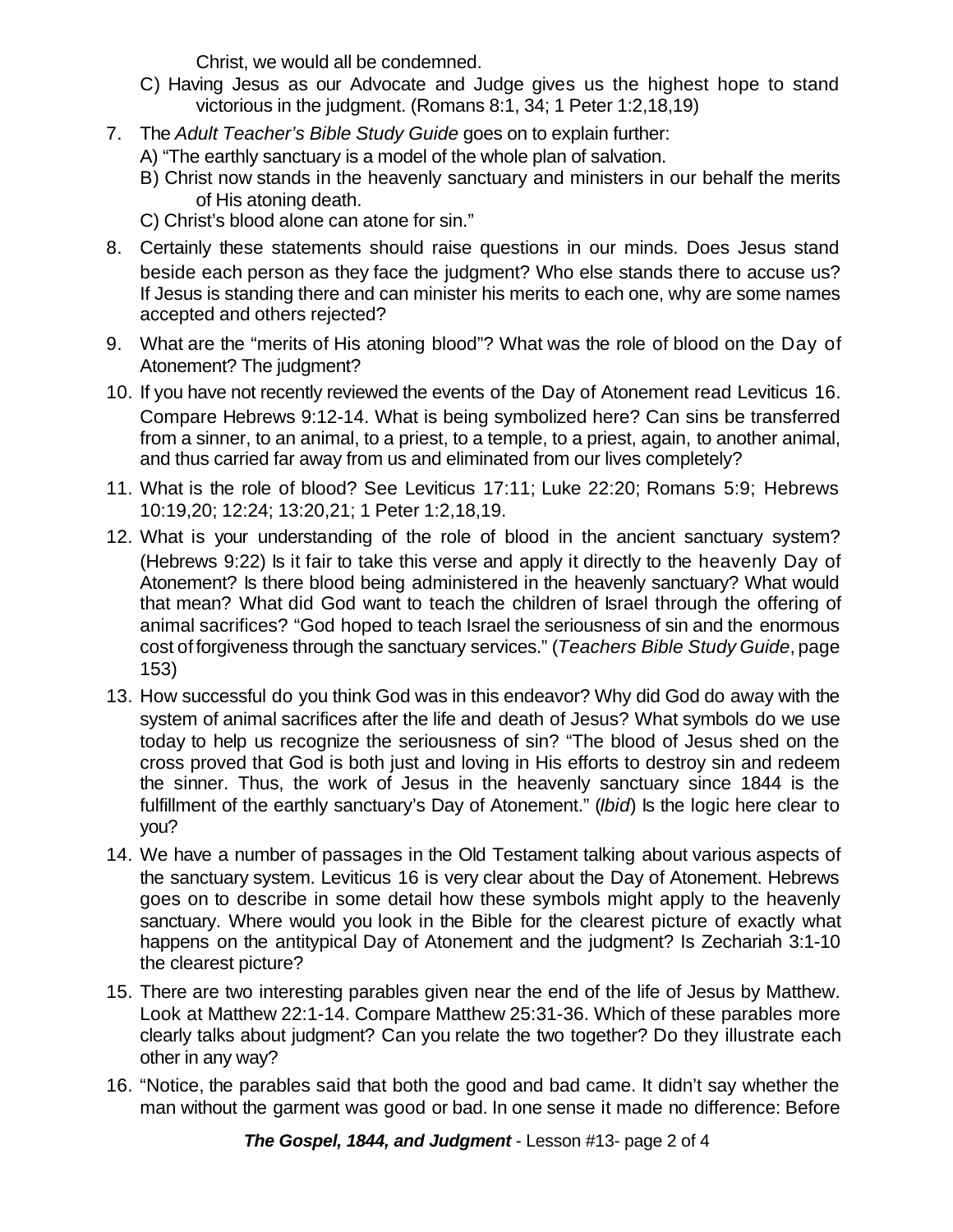God in judgment, we all–"good" or "bad"–without a garment stand condemned. What the guest needed at the wedding is the same thing that we need in the judgment, something covering us; otherwise, we will be cast out where there is weeping and gnashing of teeth. That covering, symbolized by the garment in the parable, is the righteousness of Jesus, credited to his followers by faith–and it is their only hope now and in the judgment." (*Ibid*, Tuesday, September 19, 2006)

- 17. Why do you think the man in the feast refused to take a wedding garment? Who provided the garments? Was there any expense involved?
- 18. Can you be certain that you are wearing the "garment" of Christ's righteousness? How can you be certain?
- 19. Review Zechariah 3:1-5. Does the garment of righteousness that was given to Joshua the high priest cover his old garments or must the old garments be removed first?
- 20. Read Romans 8:1. "The good news of the judgment is that we don't have to stand in our own righteousness. **We can stand in the righteousness of Jesus. That we are judged by worksdoesn'tmeanwe are saved by them; we are saved,instead,only through the righteousness of Jesus, which is credited to us by faith, a faith that is always manifested by works.** This righteousness covers us the moment we, through a complete surrender of ourselves to Christ, claim it for ourselves, and it stays with us (though not unconditionally) right through the judgment. After all, what good would being covered by that righteousness do any of us if we did not have it when we needed it the most, which would be in the judgment?" (*Ibid*, Wed., Sept. 20, 2006)
- 21. Is this suggesting in any way that God–maybe the father–can't see what kind of people we really are under that garment? If the rest of the beings of the universe–including our guardian angel who has followed us all our lives–see us approaching covered by Christ's righteousness, do they have any question about what happened to the former us?
- 22. "Unlike any other trial or any other proceeding in the history of the universe, this judgment can turn totally in your favor, however bad your record has been. Jesus has written on His hands the names of those He's forgiven. If you are on those hands, you have nothing to fear." (*Ibid*, 157) Does this mean that the key to salvation is forgiveness from Jesus? What about the people who crucified him? (Luke 23:34) So how can we be sure we are there permanently? Our Bible Study Guide has suggested in the past that we are judged by works, but saved by faith. (See #20 above) Notice the following passages in support of that idea:

"Every work, every secret thing, every idle word comes into review *(Ps. 135:14; Eccles. 12:14; Matt. 12:36; Rom. 14:10-12; 2 Cor. 5:10; Heb. 10:30).* Who could stand before such a scrutiny? No one *(Rom. 3:23; Gal. 3:22; 1 Tim. 1:15; Rom. 3:10).* However, for the true followers of Christ, Jesus stands as their Advocate, their Representative, their Intercessor in heaven *(Rom. 8:34, Heb. 6:20, 7:25, 9:24, 1 John 2:1).* And though they have nothing in and of themselves to give them merit before God, though they have no works that are good enough to justify them before the Lord, their lives—however faulty, however defective—nevertheless reveal their true repentance and faith *(Matt. 7:24-27, John 14:15, James 2:14-20, 1 John 4:20, 1 John 5:3*). How they treated others, the poor, the needy, prisoners, how they forgave as they were forgiven, the words they spoke, the deeds they did *(Matt. 7:2; 12:36, 37; 18:23-35; 25:31-46)—while these things* never could justify them before God, while they never could answer the demands of a broken law, they reveal those who have accepted Christ as their Substitute—and His righteousness alone, which covers them like a garment, gets them through the